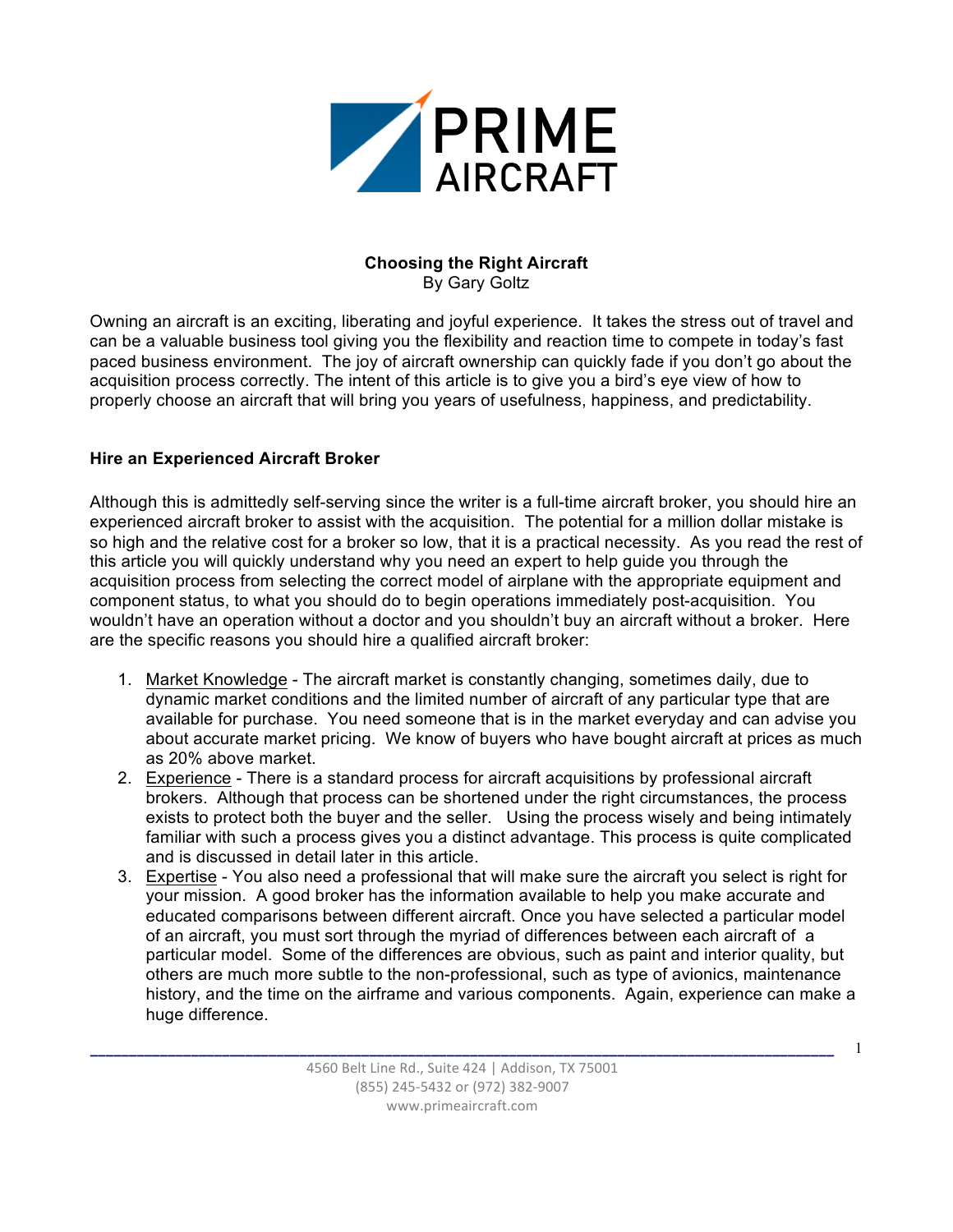

4. Broker Network - Chances are the aircraft you are interested in buying is represented by another broker. Like in real estate, the 80/20 rule applies. 20% of the brokers do 80% of the work. Generally those brokers know and work with each other on a regular basis. Knowledge of how the particular broker selling the aircraft you might have an interest handles his business can prove an important advantage during the buying/selling process.

## **Acquisition and Marketing Agreements**

Commissions paid to brokers vary from flat fees to a percentage of the sales price. You should expect your broker to prepare an agreement for you to retain his firm on an exclusive basis to represent you to acquire or sell an aircraft on your behalf. Most acquisition agreements should provide that you are under no obligation to pay a fee to the broker unless there is a successful acquisition. Most acquisition agreements are for a relatively short term, 90 to 120 days. Some brokers require you to pay for all of their expenses, while others only charge for travel expenses or even no expenses at all. Once you have signed the acquisition agreement it is on to the fun stuff. Unlike real estate, each party, the purchaser and seller, pays the commission or fee of the broker that represents them in the transaction.

### **Choosing the Right Aircraft**

Choosing the right aircraft for you is more complicated than you would think and is absolutely critical to your future happiness with your aircraft. Statistically, most aircraft owners keep an aircraft only 3.5 years. This is due, in part, to poor initial selection. The cost to acquire an aircraft is not inconsequential. These costs include sales tax, property tax, broker fees, legal fees, tax advisors, pre-purchase maintenance expenses and the money and time to travel to view the prospective aircraft and relocate it to your home base. Doing this process less often is smart. A reputable broker will help you determine what aircraft best suits your missions. To select an aircraft that meets your needs, you will need to know the answers to the following questions:

- 1. How far do you normally travel (the length of your typical mission)?
- 2. Where do you go and what is the size of the runway and altitude of the airports at your frequent destinations?
- 3. How large a cabin do you need (how many passengers)?
- 4. How fast do you want to go (should you buy a turboprop or jet)?
- 5. How much capital do you want to invest?
- 6. How much annual operating expense is acceptable (what's your budget)?
- 7. How do you intend to crew the aircraft (will you start a flight department, hire pilots, hire a management company)?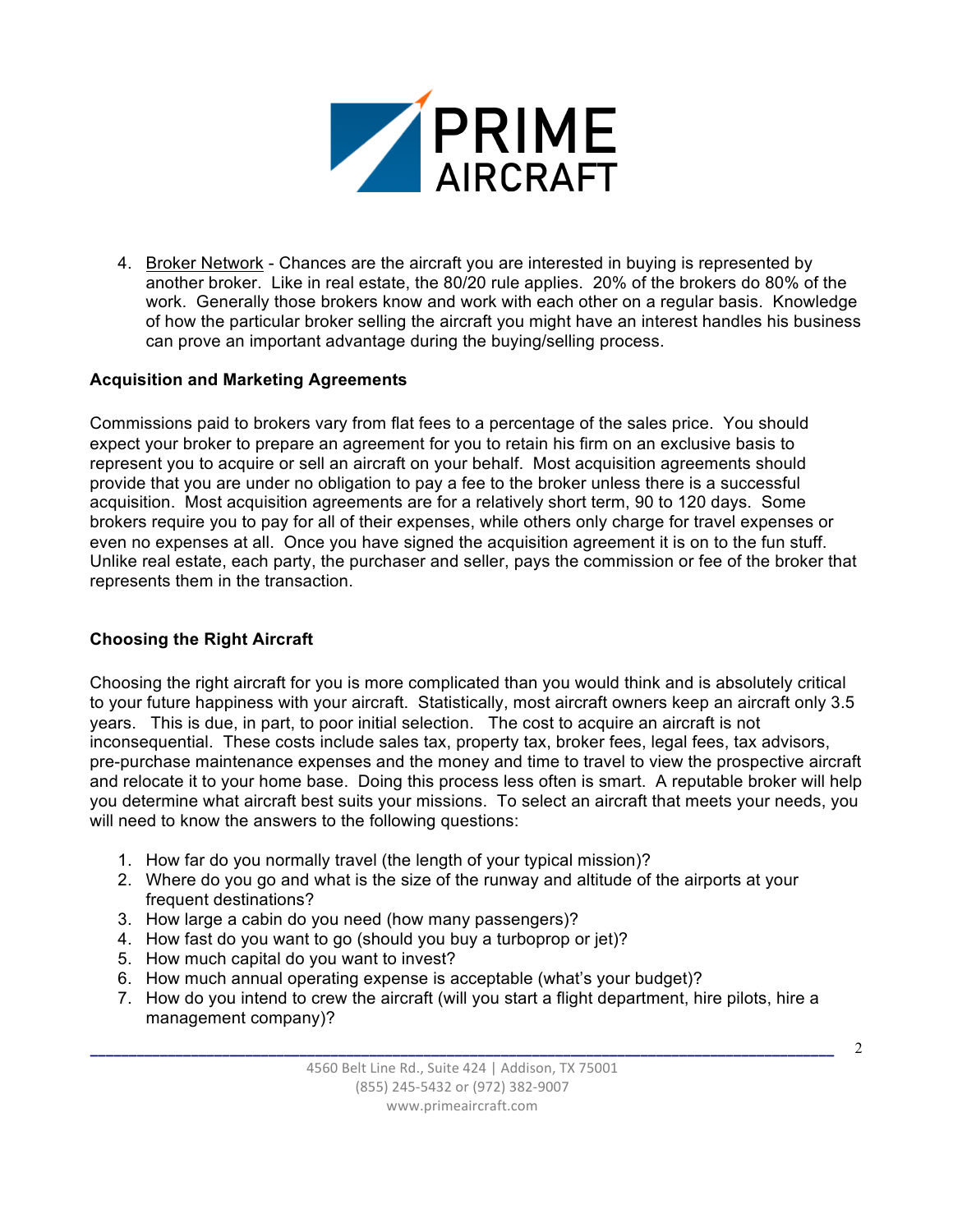

- 8. How often do you intend to use the aircraft?
- 9. How new an aircraft do you want?
- 10. Tax implications of Aircraft ownership including new versus used.

# **Types of Aircraft**

As you can imagine, there is a wide variety of aircraft available today and the goal is to match one to your needs. Though there is no one aircraft that is perfect for all missions, generally most owners buy a particular aircraft because it meets 80% of their missions. Below we discuss the different categories of business aircraft, focusing on turboprops and jets. By way of background, everyone in the aircraft world talks of knots and nautical miles (1 knot equals 1.15 mph and 1 nautical mile equals 1.15 statue miles).

# **Turboprops**

A turboprop will seat 5 to 9 passengers and fly at speeds ranging from 240 knots to 310 knots. Acquisition costs for a turboprop can range from \$600,000 to \$6,000,000. Annual operating costs for 200 flight hours with one professional pilot will range from \$50,000 a year to \$450,000. Turboprops are great for 300 to 1000 nautical mile trips. Modern turboprops are extraordinarily reliable and may be operated in all types of weather conditions. Turboprops have some key advantages over jets, particularly the very light and light jet category discussed later. Turboprops also have lower operating costs than jets, have the ability to carry a full load of passengers and luggage for most of their standard mission trips of 500 to 1,400 nautical miles, are less expensive to maintain over jets and have the ability to takeoff and land at some of the smallest airports. Their disadvantages include cabin noise levels louder than jets, slightly more vibration from the props and engines, and slower cruise speeds than jets. Turboprops can be operated single pilot while many jets require a crew of two.

There have been many manufacturers of twin engine turboprops in the past, but only two twin engine corporate turboprops are currently being manufactured, Beechcraft King Airs and Avanti Piaggios. The King Air line of aircraft manufactured by Beechcraft is the most popular model line of twin turboprops in production today. They have larger cabins than the very light and light categories of jets discussed below. They are also the most common and come in three main body styles, the C90, the B200 and 350. The models become larger and faster as you move up the line from the C90 to the 350. The B200 is one of the most popular business aircraft ever built.

There are three very popular models of single engine turboprops, the Socata TBM, the Pilatus PC-12 and the Piper Meridian. These aircraft are particularly economical to operate compared to the twin-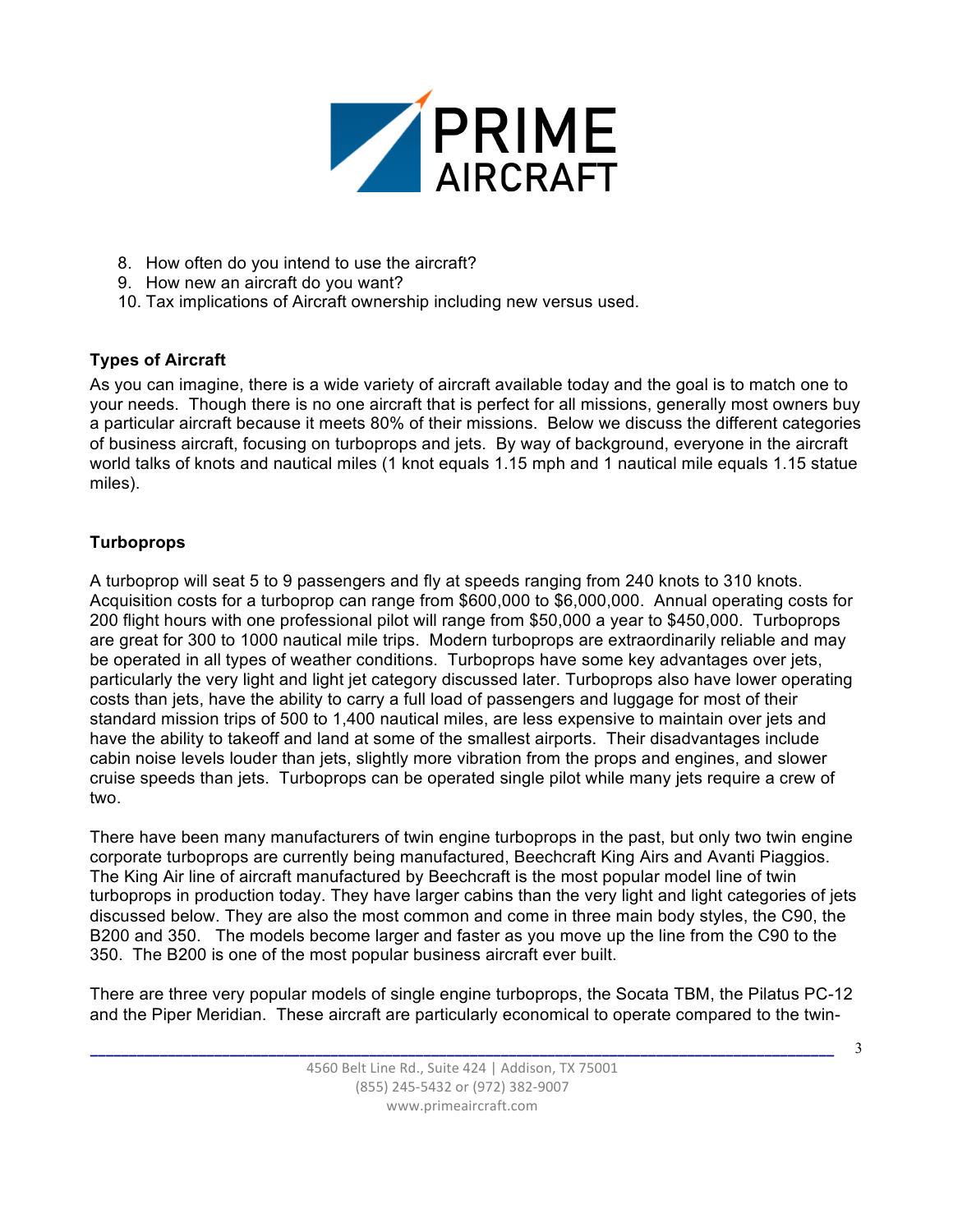

engine models because they have only one engine. Single engine turboprops use less fuel and the repair and overhaul costs are generally half of the twin turboprops. Nevertheless, single turboprop economics should be balanced with the safety factor of have two engines in the King Air and other twin turboprops.

## **JETS**

For purposes of discussion here, we will divide jets into 5 categories: 1. very light jets; 2. light jets; 3. medium jets; 4. heavy jets; and, 5. commercial airliners.

There are two very light twin jets that are currently in production, the Cessna Mustang and the Embraer Phenom 100, with many more are in the works including a few single engine jets. They can be purchased for between \$2,100,000 and \$3,700,000. They seat a maximum of 5 passengers and 1 pilot, but are more practically flown with 4 passengers. Their range is between 800 to 1,500 nautical miles, depending on load, and they fly from 340 to 380 knots. Annual operating expenses are slightly more than turboprops. They are generally flown with one pilot.

Light jets generally carry 5 to 7 passengers and cruise 350 to 460 knots and can fly 800 to 1,500 nautical miles. Because light jets have been produced since 1974, the price range for a light jet varies from less than \$600,000 for an older model to around \$8,000,000 for the newest, most fuel efficient. Annual operating expenses are generally 30% more than turboprops. The Citation CJ1, Citation CJ2, Citation CJ3, Citation CJ4, Citation I, Citation II, Citation V, Citation Encore, Citation Ultra, Beechcraft Premier I, Phenom 300 and Beechcraft Hawker 400XP are all considered light jets.

Medium jets generally seat from 6 to 8 passengers and can fly 1,800 to 2,900 nautical miles. There are quite a wide variety of manufactures and models in this category. Speeds vary from 430 knots to 465 knots. Prices range from \$800,000 for an older model to around \$15,000,000 for the newest. Annual operating costs can run in excess of \$1,000,000 per year. Medium jets include the Lear 45, Lear 60, Hawker 800 series, Gulfstream 150, Gulfstream 200, Astra, Citation Excel, Citation XLS, Citation VII, Citation X, Falcon 10, Falcon 20, Falcon 50, and Saberliners.

Heavy jets can carry 8 to 14 passengers and have ranges from 3,000 to 7,000 nautical miles. Speeds vary from 445 knots to 525 knots. Prices vary from less than a \$500,000 for the old and fuel inefficient aircraft to \$50,000,000 plus for the newest. The annual operating expenses for the jets in this category easily top \$1,500,000. Heavy Jets include Challenger 600 series, Gulfstream II, III, IV, V, 350, 450, 550, Bombardier Global, Falcon 900 series, Falcon 2000 series, and Falcon 7X.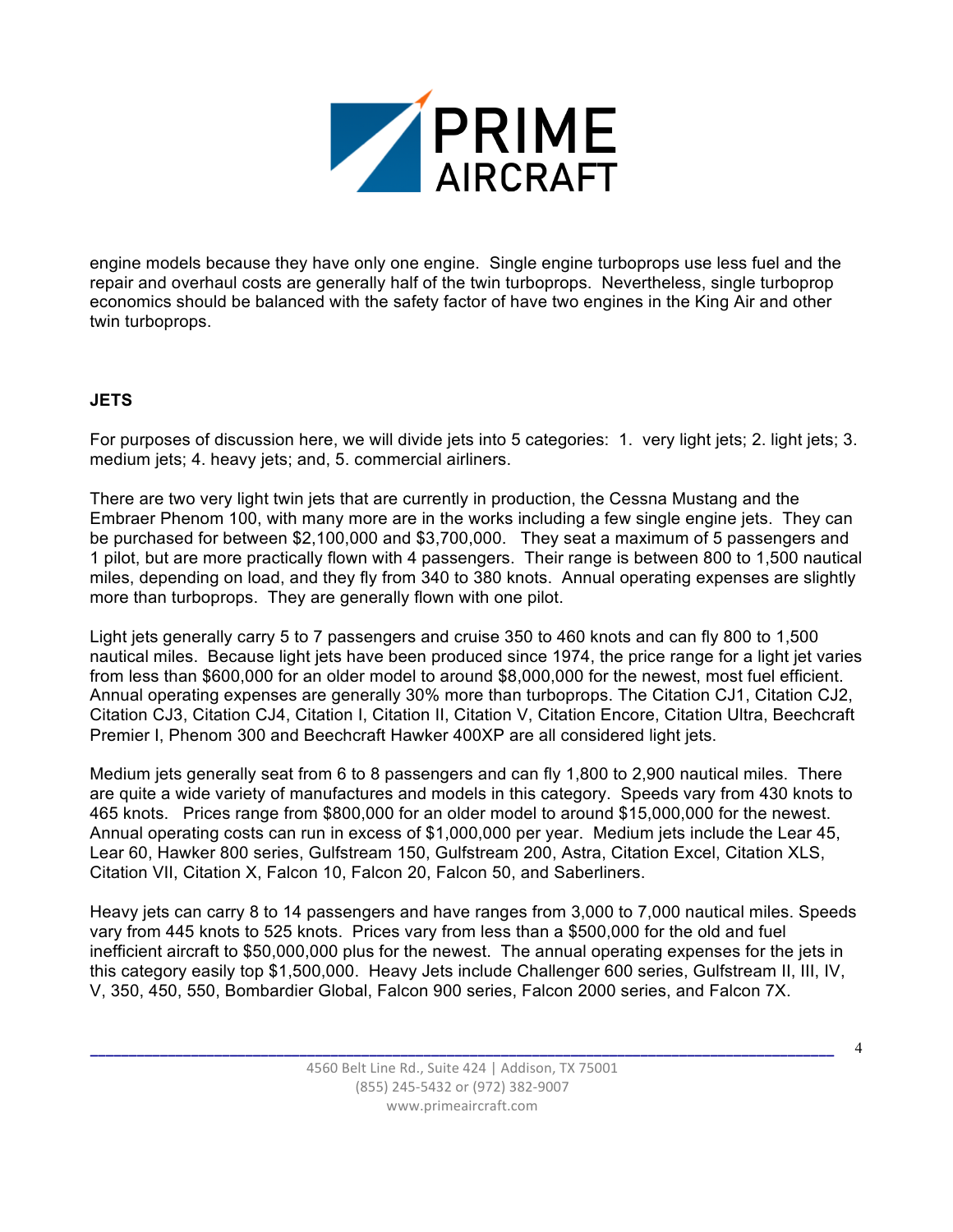

Commercial jets, such as 737's, 757's, 767's, 747's and many Airbus models can be found in private corporate configurations. Most of these aircraft have speeds around 450 knots or greater and have ranges in excess of 6,000 nautical miles. A few of the earlier models are very inexpensive, but not as fuel efficient as newer models. The costs to acquire these types of aircraft can range from \$10,000,000 to \$100,000,000. The different interior configurations are endless and limited only by your budget. Such aircraft are commonly used by heads of state, professional sports teams and those in need of carrying more than 14 people.

## **Acquisition Costs**

A critical question for every client is "What can I afford?" As you can imagine, the cost of a jet or turboprop varies widely depending on year of manufacture, avionics, amount of hours on the engines and airframe, quality of the paint and interior, whether the engines are on an engine maintenance plan, and the maintenance history and the timing and scope of any major upcoming mechanical inspections. If the aircraft has any damage history, high total time compared to the rest of the fleet, incomplete records or substantial ownership in third world countries, the market value will be substantially affected. Even if an aircraft is offered at a discount, these negative factors often make an aircraft an unwise purchase because the aircraft can become extremely difficult to resell. As a general rule, aircraft become more expensive to maintain as they age. Also, the newer the aircraft the more fuel-efficient. Many airframe limits exceed 25,000 hours and very few aircraft have accumulated such high airframe times. Most modern jet aircraft and turboprops do not have life limits on their airframes that would exceed the number of hours that an owner would fly during their ownership period. For most aircraft models there is a smart balance between airframe time, aircraft age and marketability so that you can purchase an aircraft that you will be able to market successfully at the end of your anticipated ownership period. Brokers are particularly helpful with these calculations.

### **What do I need to know about aircraft maintenance?**

All corporate aircraft have inspections that are required and components that must be overhauled at certain prescribed times based on either the calendar (months or years) or flight hours on the component. The maintenance costs for turboprops will run from \$10,000 to \$25,000 annually not including major items that must be overhauled or repaired such as engines, props, paint, interior, landing gear, and windows. Jet aircraft, especially in the medium to heavy jet category have annual maintenance expenses that can easily exceed \$35,000 per year. Most aircraft have major inspections at 4, 5, 6 or 10 years that can cost in excess of \$200,000. Turboprop aircraft generally have inspections due every 200 flight hours with costs ranging between \$7,000 to \$25,000. There are maintenance facilities that specialize in certain brands of aircraft. Some maintenance facilities are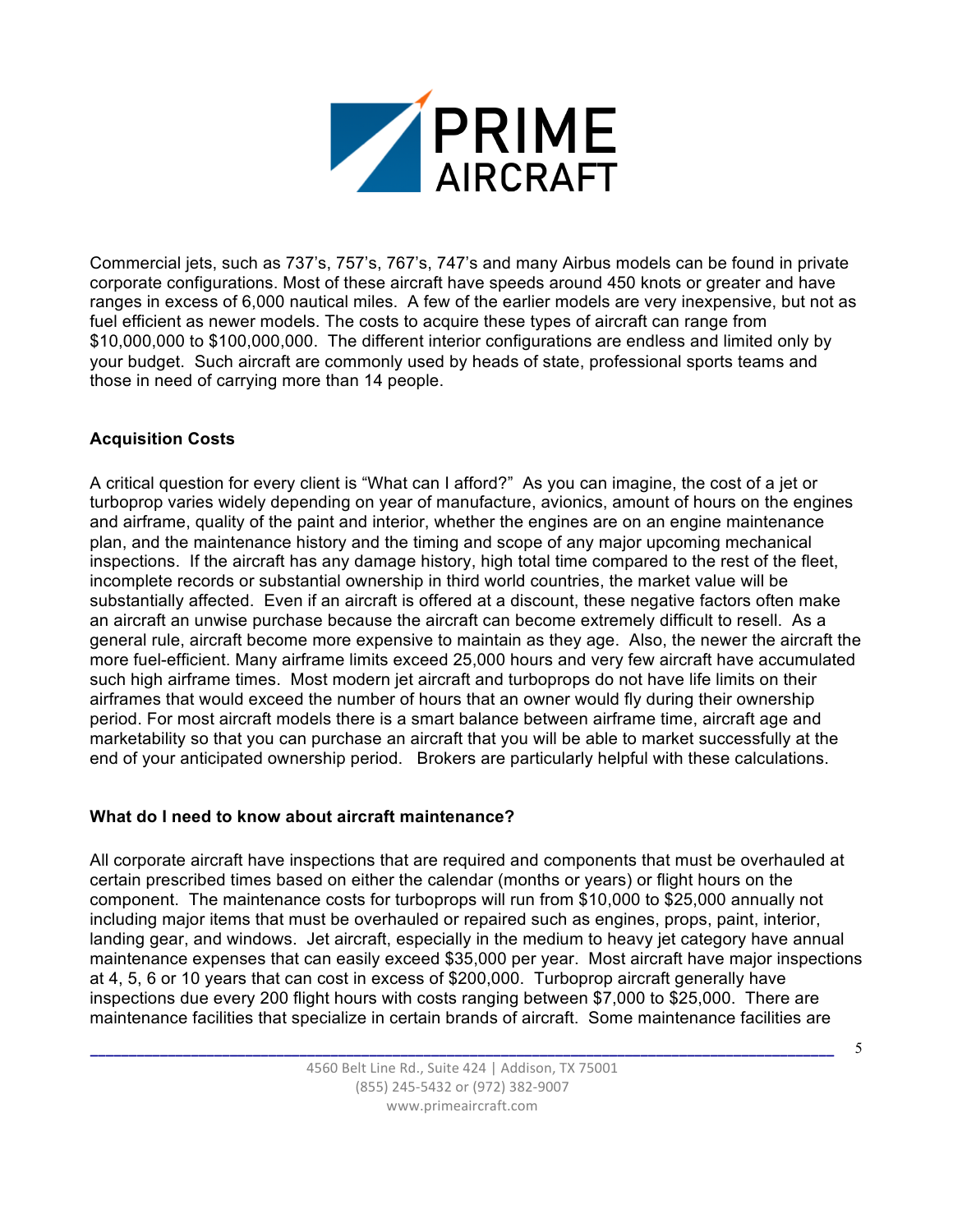

owned by the aircraft manufacturers. The quality of work and cost can very greatly between shops. It is critical that you make this selection carefully. The right choice will save you money, enhance the future marketability of your aircraft and greatly assist in the safe operation of your aircraft.

Aircraft engines have life limits and have to be overhauled between 3,600 and 10,000 flight hours, although there are some exceptions. Some engines overhauls and maintenance are considered "on condition." They receive maintenance only when they are found to need it and must be checked periodically. Most turboprop and jet engines have a mid-life or hot section inspection at some interval between overhauls. The mid-life event is considerably less expensive than an overhaul. Prices very widely for overhauls and mid-life events. Owners can purchase maintenance plans for their engines whereby they pay an hourly rate to an engine manufacturer or third party insurer to pay for the mid-life and overhaul costs whenever they come due, even if it occurs prematurely. These engine plans greatly enhance the resale value of the aircraft and we highly recommend such plans.

### **Aircraft Refurbishment**

Interior refurbishments can cost \$40,000 for a turboprop to millions of dollars for heavy jets or commercial aircraft. Painting costs are approximately \$25,000 for a small turboprop or very light jet, \$50,000 to \$125,000 for light to medium jets and heavy jets can cost in excess of \$150,000. An owner can save money by doing a partial refurbishment by changing the carpet or re-dying the leather. Although it can be quite satisfying to retrofit your aircraft with the latest paint scheme and interior, it can be costly and your aircraft can be down for months and months and you will not get back the dollar for dollar investment in any refurbishment. It is almost always better to purchase an aircraft that is as close to what you want as possible.

## **Operating Costs**

There are many reliable sources for estimating direct operating costs and annual fixed costs for aircraft. Your broker can readily access such information and should provide it to you during the aircraft selection process.

Direct operating costs are mainly comprised of fuel and an estimated hourly maintenance costs based on manufacturer's recommendations and industry estimates.

Fixed annual costs are mainly comprised of hangar, insurance, pilot salaries and benefits and engine reserves. The engine reserves are calculated by dividing the cost to overhaul the engines by the remaining time left on the engine until overhaul. This is not necessarily a cash expenditure, but an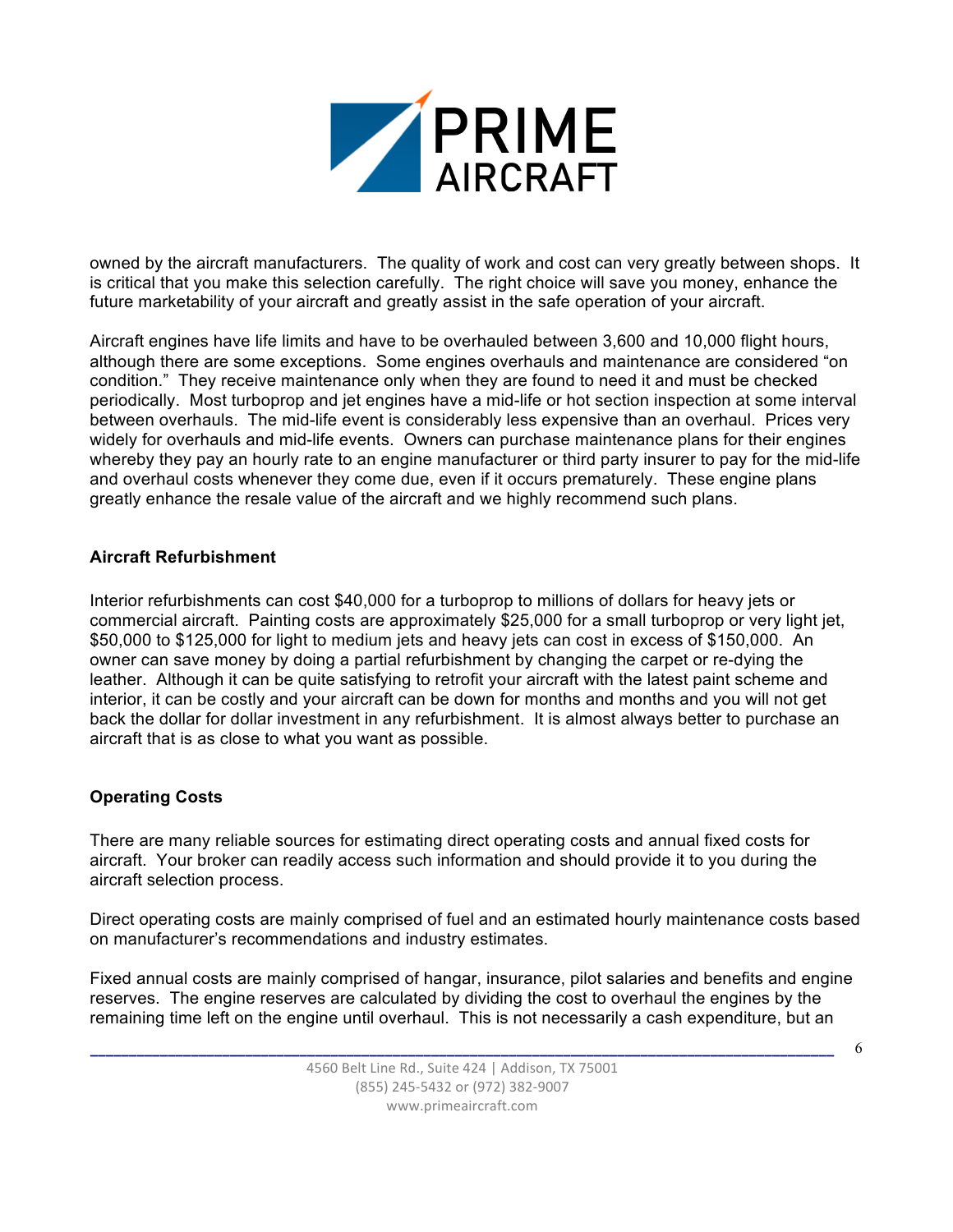![](_page_6_Picture_0.jpeg)

estimated amount to be put aside for every hour flown so that when it comes time to overhaul your aircraft's engines there is a readily accessible pool of funds. Or, as discussed earlier, you can buy an aircraft on an engine maintenance plan or pay to put your engines on an engine maintenance plan. There is substantial value in purchasing an aircraft that is already on an engine maintenance plan because a portion of the future overhaul costs have already been pre-paid and the plan covers catastrophic mechanical failures.

Getting your aircraft properly insured is very important. Although there are many different coverages for aircraft, it is most common to have liability coverage and hull coverage. A liability policy covers the owner from lawsuits for damages brought by third parties against the aircraft owner for negligent operation of the aircraft. Liability coverage is commonly available in \$1,000,000, \$3,000,000, \$5,000,000, \$10,000,000, \$25,000,000, \$50,000,000, \$100,000,000 denominations. Hull coverage covers any damage to the aircraft. Insurance agents that handle aviation insurance specialize.

## **Tax Benefits of Aircraft Ownership**

An additional non-cash cost of an aircraft is depreciation. If an aircraft is operated for charter (referred to as Part 135 use), there is a 7-year depreciation schedule. For aircraft operated primarily for the benefit of the owner (referred to as Part 91 use), there is a 5-year depreciation schedule. When the aircraft is used for business, most of the operating costs can be expensed. It is highly recommended you choose an attorney and accountant familiar with aircraft ownership tax and legal issues prior to closing on an aircraft. Clients that go to their usual legal and accounting professional will usually find a lack of knowledge on aviation transactions. We recommend you utilize the services of aviation centric legal, accounting and tax practices as it is not worth the expense and risk to try and get your usual advisors up to speed with aircraft sales tax issues, property tax issues, IRS issues, and FAA issues. It may be critical where the aircraft is based and the type of use the aircraft will have. A professional aircraft broker will have a list of seasoned legal, tax and accounting professionals that will help guide you. Seemingly small mistakes to you can be really big mistakes with the IRS and FAA, subjecting you to fines and penalties that can exceed your annual cost of ownership.

## **Summary**

Owning an aircraft is a fantastic experience if go about the purchase process in a professional, thoughtful and careful manner. This article only touches the surface of many issues involved in the selection and operation of an aircraft. It is critical to obtain guidance from professionals who stake their reputation and livelihood acquiring aircraft. Please note that a chart summarizing the key characteristics of the common turboprop and jet aircraft, such as speed, range, cabin size and hourly costs, can be found on our website at www.primeaircraft.com.